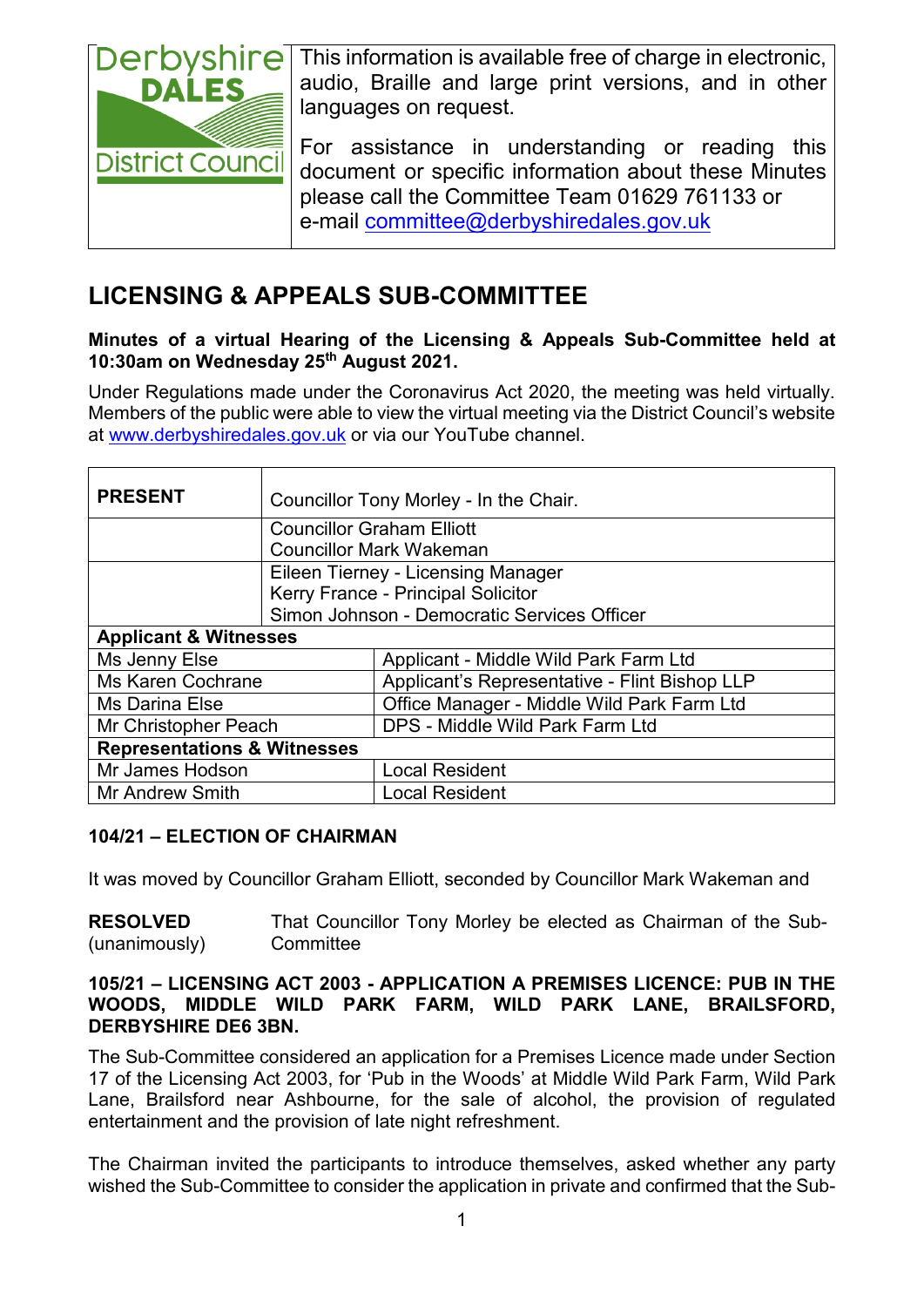Committee was quorate.

The Licensing Manager gave an outline of the application.

The Sub-Committee and the other parties were afforded an opportunity to request clarification of the Licensing Manager's report.

The Sub-Committee then heard representations from the following:

| <b>Representations &amp; Witnesses</b> |                       |
|----------------------------------------|-----------------------|
| Mr James Hodson                        | Local Resident        |
| Mr Andrew Smith                        | <b>Local Resident</b> |

The Sub-Committee had the opportunity to question any of those making representation.

The Applicant's representative Ms Karen Cochrane, the Applicant Ms Jenny Else, the Office Manager Ms Darina Else and the Designated Premises Supervisor (DPS) Mr Christopher Peach were also afforded the opportunity to request clarification of any points.

Ms Karen Cochrane and Ms Jenny Else then presented the case for 'Pub in the Woods'; supported by the Office Manager and DPS.

The Sub-Committee had an opportunity to question the Applicant and the Applicant's Representative.

All parties were afforded an opportunity to request clarification of any points.

The Sub-Committee Members confirmed that they had sufficient information to make a decision and withdrew into private session to discuss their findings.

# **106/21 – DECISION**

The Sub-Committee resumed in public session.

It was moved by Councillor Graham Elliott, seconded by Councillor Mark Wakeman and

**RESOLVED** (unanimously) That following careful consideration of the representations put forward and the submission made by the Applicant's representative, the Sub-Committee approves the application for a Premises Licence, as submitted, for the 'Pub in the Woods' Middle Wild Park Farm, Wild Park Lane, Brailsford, Derbyshire DE6 3BN.

A full Notice of Decision will be issued and sent out with 5 working days.

Rights of Appeal against this decision should be made to the Magistrates' Court acting for the petty sessional area in which the premises are located. You must do this in writing within 21 days of the date of the written Notice of Decision.

**Hearing Closed:** 11.50am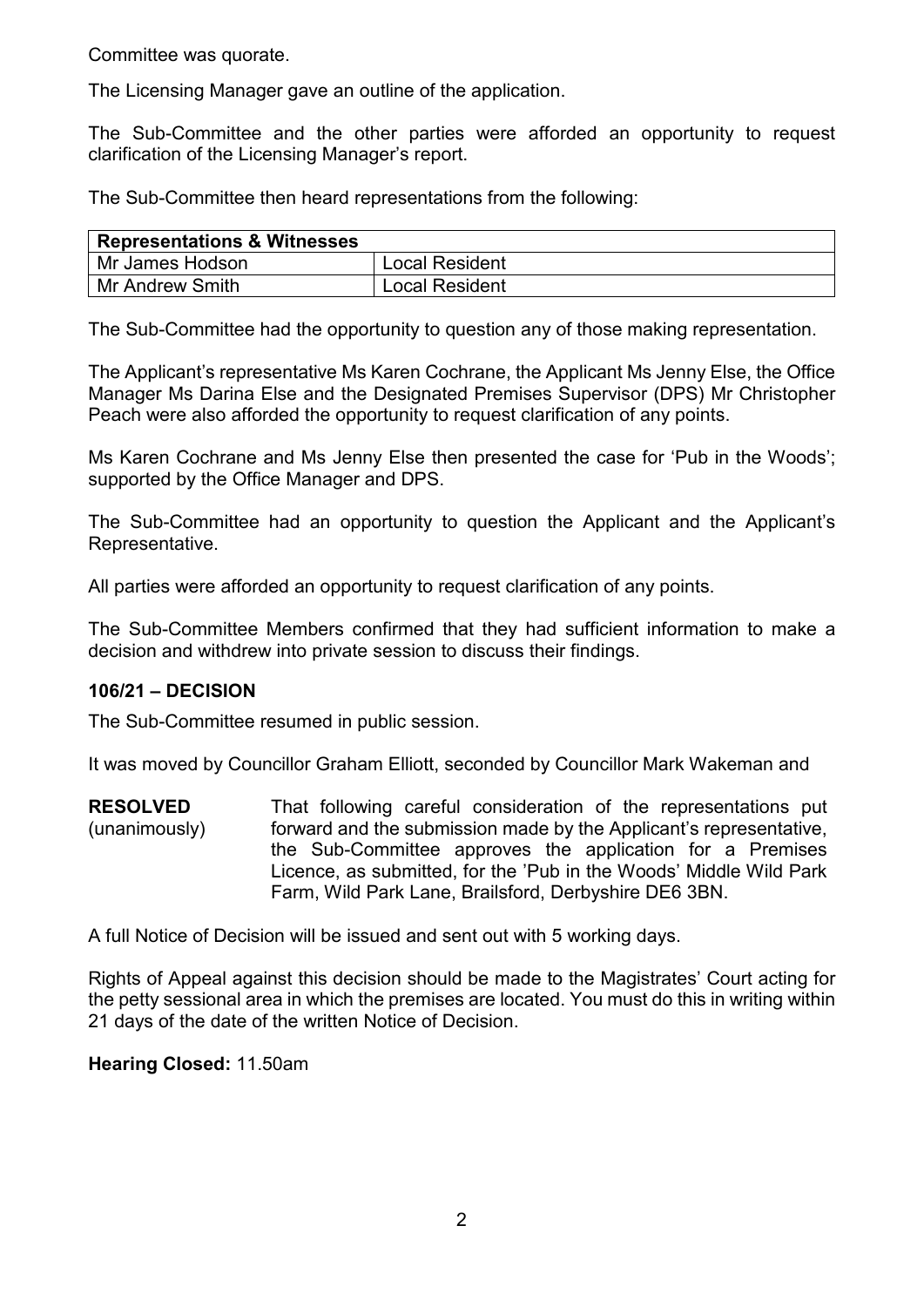# **106/21 LICENSING & APPEALS SUB-COMMITTEE - DECISION (Licensing Act 2003)**

# **Record of proceedings of the Derbyshire Dales District Council's Licensing & Appeals Sub-Committee held on Wednesday 25th August 2021 at 10.30am.**

**\_\_**

**\_\_\_\_\_\_\_**

### **Full name of Applicant:** Middle Wild Park Farm Ltd.

**Premises Address:** 'Pub in the Woods' Middle Wild Park Farm, Wild Park Lane, Brailsford, Derbyshire DE6 3BN.

#### **Reason for attendance at the Sub Committee:**

To determine an application for a Premises Licence made under Section 17 of the Licensing Act 2003, for 'Pub in the Woods' at Middle Wild Park Farm, Wild Park Lane, Brailsford near Ashbourne, for the sale of alcohol, the provision of regulated entertainment and the provision of late night refreshment.

**\_\_\_\_\_\_\_\_\_\_\_\_ \_\_\_\_\_\_\_\_\_\_\_\_\_\_\_\_\_\_\_\_\_**

**\_\_\_\_\_\_\_\_\_\_\_\_ \_\_\_\_\_\_\_\_\_\_\_\_\_\_\_\_\_\_\_\_\_**

# **Constitution of Committee:**

Councillor Tony Morley (Chairman). Councillor Graham Elliott. Councillor Mark Wakeman.

#### **Representations made by:**

| Mr James Hodson | Local Resident        |
|-----------------|-----------------------|
| Mr Andrew Smith | <b>Local Resident</b> |
|                 |                       |

#### **Names of others present:**

Eileen Tierney - Licensing Manager. Kerry France - Principal Solicitor. Simon Johnson - Democratic Services Officer.

#### **Premises' Representatives:**

| Ms Jenny Else            | Applicant - Middle Wild Park Farm Ltd                   |
|--------------------------|---------------------------------------------------------|
| <b>Ms Karen Cochrane</b> | Applicant's Representative - Flint Bishop LLP           |
| Ms Darina Else           | <sup>'</sup> Office Manager - Middle Wild Park Farm Ltd |
| Mr Christopher Peach     | DPS - Middle Wild Park Farm Ltd                         |

#### **1. The meeting was conducted in public, with the agreement of all parties.**

The Sub-Committee withdrew into private session to consider its decision and were advised by the Sub-Committee legal representative that only evidence that was relevant to the four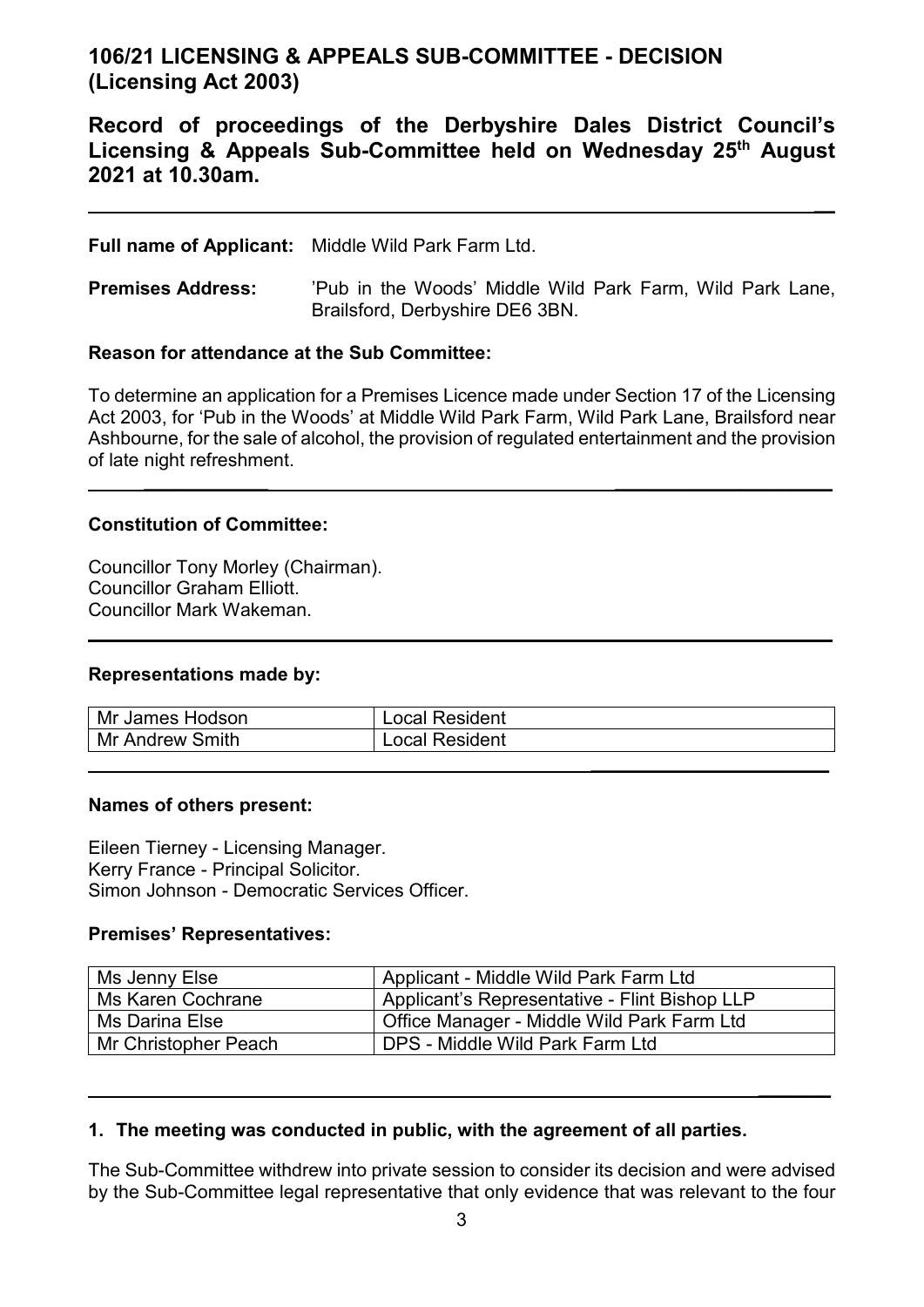Licensing objectives could be taken into consideration and that it was important that any conditions attached to a Licence should be to promote the Licensing objectives.

**\_\_\_\_\_\_\_**

**\_\_\_\_\_\_\_\_\_\_\_\_\_\_\_\_\_\_\_\_\_\_\_**

# **2. Chairman's note of evidence (i.e. concise details of all oral and written details put before the Sub-Committee).**

The Sub-Committee considered the report and comments made by the Licensing Manager including details of the application for a Premises Licence by Middle Wild Park Farm Ltd, for 'Pub in the Woods' at Middle Wild Park Farm, Wild Park Lane, Brailsford near Ashbourne.

The Sub-Committee heard from the Licensing Manager that there had not been any objections/objections in principal from the responsible authorities during the consultation period.

The Sub-Committee heard that the Applicant had already trialled the 'Pub in the Woods' using Temporary Event Notices (TENs) to authorise the sale of alcohol, the provision of late night refreshment and the provision of regulated entertainment; TENs are given (not applied for) and are a fast-track, light touch authorisation introduced by the Licensing Act 2003 to enable people to provide licensable activities at one-off events at short notice.

The Sub-Committee listened carefully to the representations by those present whom are resident near to Middle Wild Park Farm.

Ms Karen Cochrane and Ms Jenny Else, supported by the Office Manager and Designated Premises Supervisor (DPS), informed the Sub-Committee that the application would be for a Premises Licence, for the sale of alcohol, the provision of regulated entertainment and the provision of late night refreshment.

Ms Karen Cochrane and Ms Jenny Else, supported by the Office Manager and DPS, were questioned by both the Sub-Committee and those making representations on the following points:

- Abatement, monitoring and control of noise nuisance.
- Control of anti-social behaviour.
- 3. **Findings of the Sub-Committee on questions of fact material to the decision (i.e. the relevant facts accepted from the evidence available).**

\_\_\_\_\_\_\_\_\_\_\_\_\_\_\_\_\_\_\_\_\_\_\_\_\_\_\_\_\_\_\_\_\_\_\_\_\_\_\_\_\_\_\_\_\_\_\_\_\_\_\_\_\_\_\_\_\_\_\_\_\_\_\_\_\_\_\_\_\_\_\_\_

Are detailed in the Reason for the Decision.

# 4. **Full text of unanimous decision.**

**RESOLVED** (unanimously) That following careful consideration of the representations put forward and the submission made by the Applicant's representative, the Sub-Committee approves the application for a Premises Licence, as submitted, for the 'Pub in the Woods' Middle Wild Park Farm, Wild Park Lane, Brailsford, Derbyshire DE6 3BN.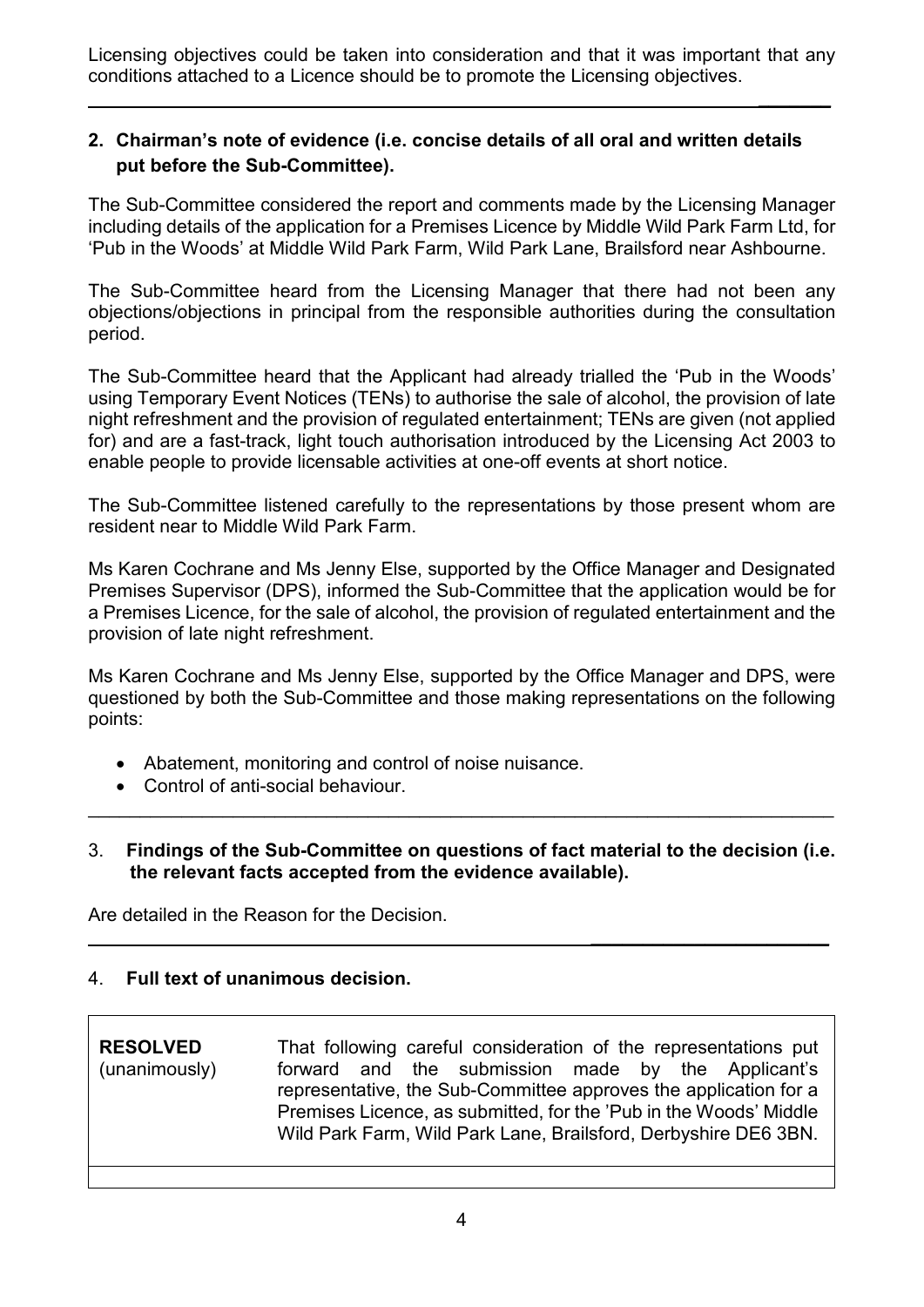A full decision notice will be issued and sent out with 5 working days.

Rights of Appeal against this Decision should be made to the Magistrates' Court acting for the Petty Sessional Area in which the premises are located. You must do this in writing within 21 days of the date of the written Notice of Decision.

#### **Reasons for Decision:**

On 30<sup>th</sup> June 2021, an application was received for Middle Wild Park Farm Ltd, for 'Pub in the Woods' at Middle Wild Park Farm, Wild Park Lane, Brailsford near Ashbourne, for the sale of alcohol, the provision of regulated entertainment and the provision of late night refreshment.

After the application was introduced by the Licencing Manager, the Sub-Committee heard from Mr James Hodson and Mr Andrew Smith, both local residents and considered their representations and objections. Their concerns included the number of events could in essence be every single night of the week

Additionally the Sub-Committee heard from the Applicant's Representative Karen Cochrane who is a solicitor with Flint Bishop. She spoke at length that the applicant's intention was not to hold events every night, but that this gave the applicant flexibility to accommodate events and functions in the future which was against the norm.

The Sub-Committee considered and took into account the measures proposed by the applicant to promote the 4 licensing objectives, these being:

- $\triangleright$  the prevention of crime and disorder;
- $\triangleright$  public safety;
- $\triangleright$  the prevention of public nuisance; and
- $\triangleright$  the protection of children from harm.

and the Sub-committee was satisfied that the evidence supplied in the application and this hearing these objectives, at the current time seemed to be met.

The Sub-Committee however were minded that there were no objections from Environmental Health or other Responsible Authorities and it was noted that, to date, the District Councils Environmental Health Department did not appear to have received any formal complaints. Mr Smith did confirm that he was seeking to keep matter amicable and not wishing to raise formal complaints. However should noise disturbance become such that warrants a formal complaint, then this option is open to residents in the future.

Additionally the Sub-committee considered the provisions of the 2003 Act, and the most current Statutory Guidance issued to Licensing Authorities under section 182 of the Act (April 2018).

The Committee had regard to the District Council's most current Licensing Policy Statement and in making its decision the Licensing Sub-Committee acknowledged and discussed their powers as follows:

- $\triangleright$  To approve the application:
- $\triangleright$  To reject the whole of the application;
- $\triangleright$  To reject part of the application;